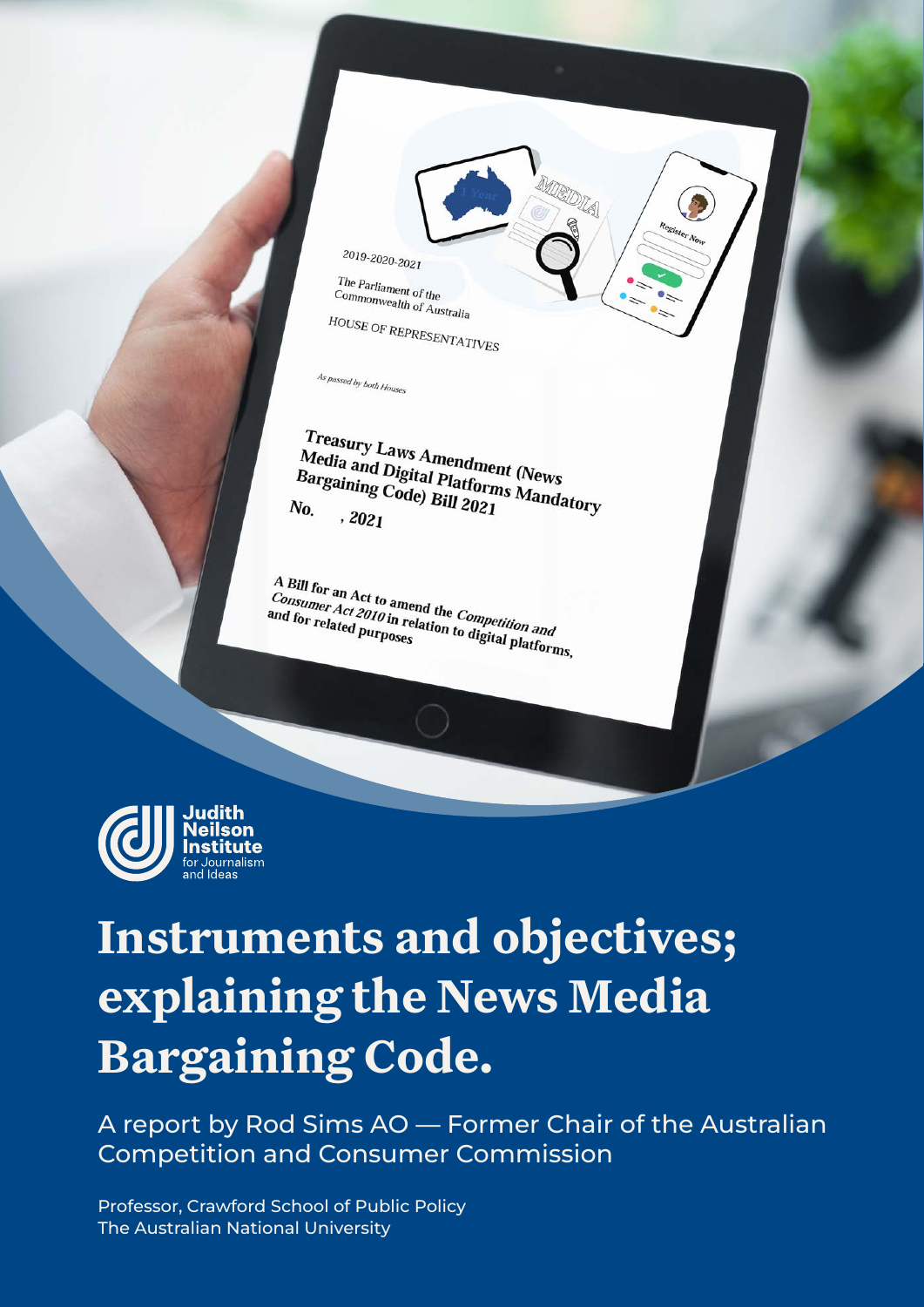Not only were there nine recommendations concerning media and journalism in the ACCC's Digital Platform Inquiry final report, but the NMBC was precisely targeted at the issue of an imbalance of bargaining power.

The Tinbergen Rule, named after one of the first two Nobel laureates in economics, is a basic principle of effective policy. Distinguishing between policy targets, on the one hand, and policy instruments, on the other hand, Tinbergen (1952) argued that to successfully achieve *nn* independent policy targets at least the same number of independent policy instruments are required. This has become known as the Tinbergen Rule. (3)

The Tinbergen Rule is a sound basis for all public policy, and a rule I have always adhered to. In my terms for this article, if you have one instrument, the NMBC in this instance, then it can only directly seek to achieve one objective. It can have other side benefits, but to be effective it needs to stay true to the single objective for which it was designed.

Two further points. First, I am not, with this article, seeking to write the history of the development of the NMBC, and how it came to be what it is today. Hopefully I will get to this later.

Second, I do not claim to be an unbiased commentator on the NMBC. I was Chair of the Australian Competition and Consumer Commission (ACCC) when it conceived of the NMBC and were then charged by the Australian Government with its implementation. It is hard to step back and be objective. That said, I also bring

a deep understanding of the logic of the NMBC which I believe must be understood before others seek to introduce versions of it in their jurisdictions.

#### This article is in 5 parts, as follows.

1. I explain the logic of and context for the recommendation to introduce the NMBC.

2. I briefly describe the essential features of the NMBC.

3. I very briefly outline the negotiations that led to the NMBC's introduction into the Parliament.

4. I then explain what has been the result of the NMBC legislation being approved by the Parliament.

5. I address the many criticisms of the NMBC.

The first four parts are brief. The reader will be left with many questions which is why I will try to write a much longer paper at a later stage. These sections will, however, provide all that is needed to understand the all-important section 5, which needs to be read and understood now as other jurisdictions seek to base their own legislation on the NMBC. This article is also timely given the current Treasury review of the NMBC discussed below.

Australia's News Media Bargaining Code (NMBC) is seen as world leading for allowing media businesses to bargain on broadly equal terms, and so commercially, with dominant digital platforms. Based on my close observation, it has facilitated over \$200m being paid annually by Google and Facebook to news media businesses, large, medium and small. <sup>(2)</sup> Further, these media businesses feel they could successfully bargain on much more equal terms with the dominant platforms in ways not imaginable prior to the NMBC legislation being passed.

There have been, however, a range of criticisms of the NMBC. There is nothing wrong with criticism; indeed, issues of such importance need to be constantly debated and some improvements can be made. This is particularly the case as other jurisdictions, such as Canada, the USA and UK, seek to follow the NMBC example and introduce their own legislation to facilitate commercial bargaining between the dominant platforms and the news businesses.

The issue this article seeks to address is that much of the criticism focusses on the NMBC not achieving objectives it never sought to address. I was once in a forum where it was said… "Rod, this Code does not seem to be addressing all the problems of journalism". Of course, it was never meant to.



#### Rod Sims AO (1)

Rod Sims is currently a Professor at the Crawford School of Public Policy at the Australian National University, and Chair, Steering Committee, Competition Research Policy Network at the Centre for Economic Policy Research, London. From 2011-2022 he was the Chair of the Australian Competition and Consumer Commission. Prior to this, in addition to many other senior roles, he was Principle Economic Adviser to Australian Prime Minister Bob Hawke from 1988–1990.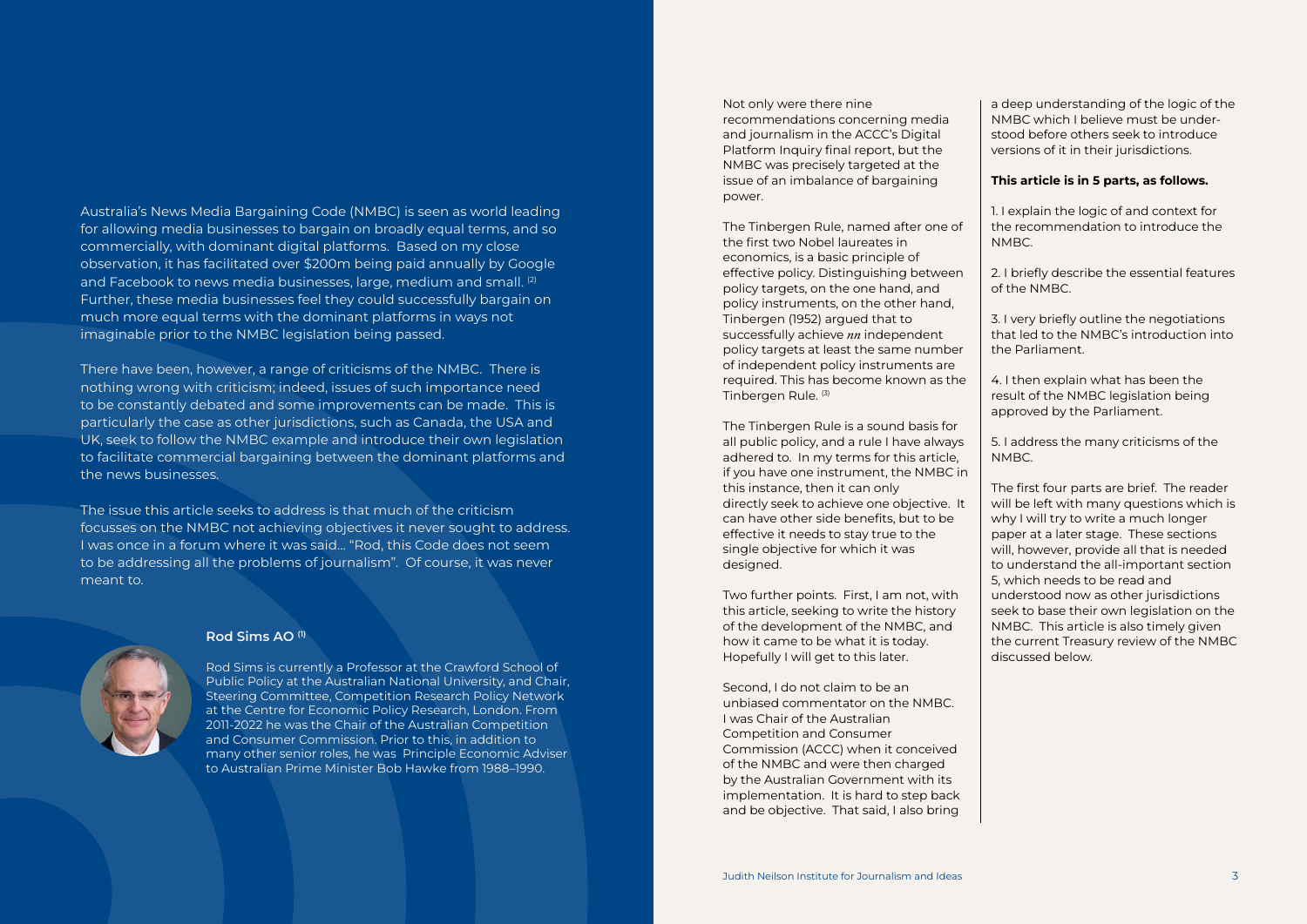

# **Australian Government**

The Australian Government has the power to direct the ACCC to conduct Inquiries and, when it does this, the ACCC can compel information from relevant organisations. In late 2017 the then Treasurer, the Hon Scott Morrison, did so with a wide Terms of Reference. This covered competition, consumer, media and advertising issues associated with digital platforms, particularly those involved in search, social media and news content aggregation.

The ACCC is responsible for enforcing Australia's competition laws, with the Australian States and Territories it is responsible for enforcing Australia's consumer laws including for product safety, and it has important roles in the regulation of telecommunications, transport and other infrastructure. Relevantly, the ACCC is the enforcer of Part IIIA under the Competition and Consumer Act (CCA), which allows in certain circumstances for the ACCC to arbitrate pricing disputes when users seek access to essentially monopoly infrastructure. The ACCC also has the power to authorise, and so exempt from prosecution, competitors getting together to collectively bargain when this passes a net public benefit test which often boils down to an economic cost-benefit test.

**Recommendation 6** – A new regulatory framework be developed to create a level playing field between media businesses, broadcasters and digital platforms. As one of many examples, currently there is a "blackout" two days out from an election on political advertising on conventional media but advertising can still occur on digital platforms.

# Logic of and context for the NMBC Recommendation.

Recommendation 10 - Grants be given to support original and local journalism

The ACCC's final report of the Digital Platforms Inquiry  $(4)$  was handed to the Australian Government in June 2019 and released publicly a month later. It contained 23 recommendations covering competition (e.g. change merger factors), consumer (e.g. introduce an unfair practices provision into consumer law), privacy (e.g. have a comprehensive review of Australia's outdated privacy laws) and other issues, of which nine can be seen as linked to media and journalism, as follows.

Recommendation 7 – A code of conduct be implemented to govern the relationship between news media businesses and digital platforms, with nine months given to develop a voluntary code and, if this fails to come up with an acceptable outcome, a mandatory code be imposed.

Recommendation 9 - Stable and adequate funding should be provided to the government owned Australian Broadcasting Corporation (ABC) and Special Broadcasting Service (SBS) in recognition of their role in addressing the risk of under-provision of public interest journalism that generates broad benefits to society.

that would otherwise be under provided, administered at arm's length from government.

Recommendation 11 – Allow tax deductable gifts to be made to encourage philanthropic support for journalism.

Recommendations 12, 13 – Government programs be established to promote digital literacy in the community, and in schools. These recommendations were aimed at helping people identify low quality or unreliable news encountered through digital platforms.

Recommendation 14 – An independent regulator monitor the initiatives of the digital platforms to enable their users to identify the reliability of news content shown on their platforms.

Recommendation 15 – Digital platforms should implement a Code to govern complaints about disinformation. This should initially be voluntary but, if an appropriate code is not submitted within nine months, a mandatory code be imposed.

The ACCC's initial Digital Platforms Report made it clear that public interest journalism provides a considerable positive externality, in the sense that the benefits to society extend beyond those who are willing to pay for it, or even

access it. This is because such journalism holds the powerful to account, it provides a vital journal of record, it provides a forum for ideas, and it can campaign for wider society goals. While you benefit more if you directly access such journalism, all in society benefit to some extent whether they access it or not.

With all such externalities there is a certainty that public interest journalism will be underprovided from a social welfare perspective if left to the commercial sector alone. Therefore, many nations provide some level of public funding for journalism.

#### With this logic the ACCC

recommended, as indicated above, that stable and adequate funding should be provided to the ABC and SBS, and that grants in the order of \$50m per year be made available to support specific areas where journalism is under provided.

Recommendation 7 should therefore be seen in the context of the other recommendations and targeted at a quite specific issue. This was the imbalance of bargaining power of the news media businesses when dealing with the large digital platforms. Google and Facebook were found to have substantial market or bargaining power in several markets from search, social media, and search and display advertising markets. In their dealings with news media businesses platforms were seen as 'unavoidable trading partners', effectively providing necessary news referral services.

The Inquiry found that while the platforms needed news media in general to attract and retain user attention to their services, they did not need the content of any specific media company. However, the news media businesses needed Google and Facebook to get traffic to their media businesses sites. The news referral services provided by Google and Facebook were effectively 'must have' services which provided them with substantial bargaining power.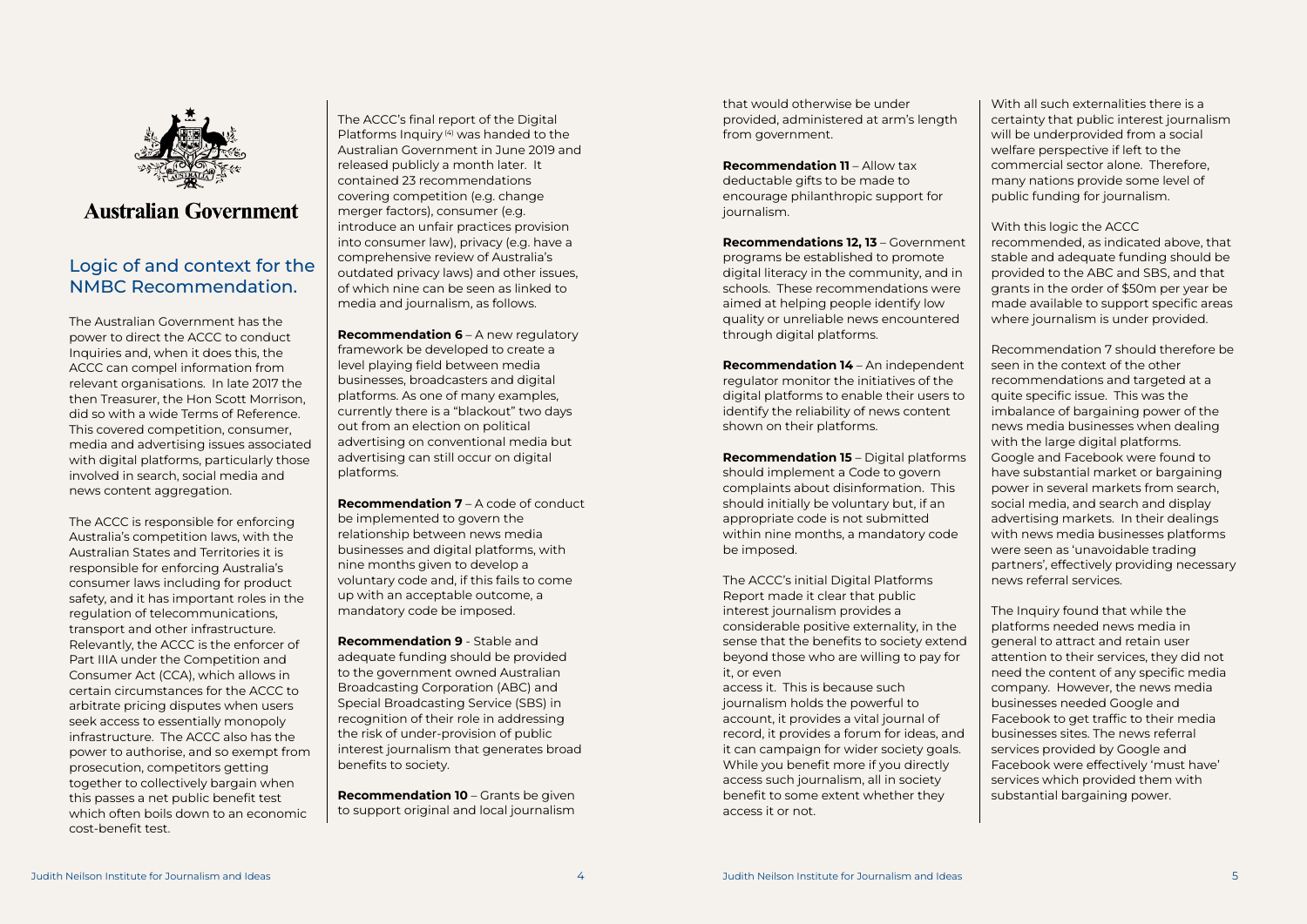The Inquiry found that in the absence of the bargaining power imbalance the platforms and media businesses would bargain over the value created by the media companies from the use of their news content by the platforms, and the referral by the platforms of audience traffic to the news media businesses, and reach a commercial arrangement. This was not possible in this instance, however, because the platforms had significant bargaining power and so could unilaterally set the terms of any such arrangement. This was clearly shown by the platforms refusal to even begin negotiations; they refused to countenance any payment for the content they benefitted from. They asserted, without compelling evidence, that they provided more benefit to the news media businesses than they received in return, and in their view that was the end of the matter.

To the Inquiry this significant bargaining power imbalance represented a clear market failure that needed to be addressed. While there are many market failures in our economy, and not all need to be addressed, this one mattered given the importance of journalism. As already stated, the restriction of the remuneration for public interest journalism by the significant bargaining power imbalance led to an under provision which harms our society.

Some argued in response, using Schumpeter's line, that this situation represented "creative destruction" as new business models replaced old ones. While the platforms may have invented a superior advertising model, however, they were not producing journalism. All that was happening was less journalism, not better journalism.

#### Another argument was that the platforms were not responsible for what was happening; they simply provided the billboard or phone lines. This, of course, is incorrect; their algorithms determine what is shown, often based on who pays them the most, they have placed themselves between the media businesses and their readers, and they profit enormously from all this.

To sum up, the NMBC was not meant to solve all the problems of the media and journalism. It was targeted at a specific problem, the imbalance of bargaining power between dominant digital platforms and news media businesses; it was part of a suite of recommendations; and it came from an Inquiry with a wide term of reference which did not include providing all the answers to the problems facing journalism.

# The key provisions of the NMBC

There were many provisions discussed and debated. These included advance notice of algorithm changes with a significant effect on how content was delivered, provisions relating to what data is collected by the platforms, information that could be requested from the platforms, and the like. Some made it into the NMBC that was ultimately legislated, others did not.

The ACCC and the Government, however, saw that there were three key provisions that lay at the heart of the NMBC; without each of them the NMBC would fail to meet its objective.



First, there was to be good faith negotiations between the platforms and news media businesses over the payment for content and the direction of traffic. If, after a certain period, those negotiations were not successful then recourse to arbitration was allowed, which would be binding on the parties. A panel of arbitrators would be set up by the Australian Communications and Media Authority (ACMA), involving people with legal, economic and/or industry experience.

Negotiations without ultimate recourse to arbitration would fail. Without recourse to arbitration the fundamental market failure, being the imbalance of bargaining power, would not be addressed. Importantly, therefore, each news media business registered under the NMBC had the right to negotiate and then, if the negotiations were not in their view successful, seek arbitration.

Arbitration was to be of a "final offer" or "baseball" arbitration. Final-Offer Arbitration (FOA) is a form of arbitration that limits the available decisions of the arbitrator. Under conventional arbitration, arbitrators have the power to impose their own outcome even though parties can make submissions to the arbitrator. Under FOA, the arbitrator is

unable to impose their own outcome. They must choose one of the ''final offers'' presented by the parties. (5)

This method was chosen over more conventional arbitration models because it would force sensible offers to be put to the arbitrators. Without this it was felt that both sides would put in extreme ambit claims and so force the arbitrators to decide the outcome based on very

little helpful information from the parties.

In the early days of discussion data was sought from Google and Facebook to understand the two-way value flow; the value to the platforms of the content from the media businesses, and the value to the news businesses of the flow of audiences from the platforms. Little useful information was forthcoming, so quantification was going to be very difficult by other than Google and Facebook. It was felt, therefore, that the arbitration could only succeed if it was based on arbitrators deciding between reasonable offers; put in an ambit claim and see the other sides more reasonable offer accepted in full.

It is important to stress that arbitration was not a goal in itself. Instead, it was a forcing device. The Australian experience, in different contexts, such as with Part IIIA referred to above, was that both parties did not want an arbitrated outcome; they wanted more control of the outcome. Instead, the threat of arbitration gave considerable bargaining power to the weaker party; it largely evened up the bargaining power. What is important is the threat of arbitration. It did not need to be triggered to be effective.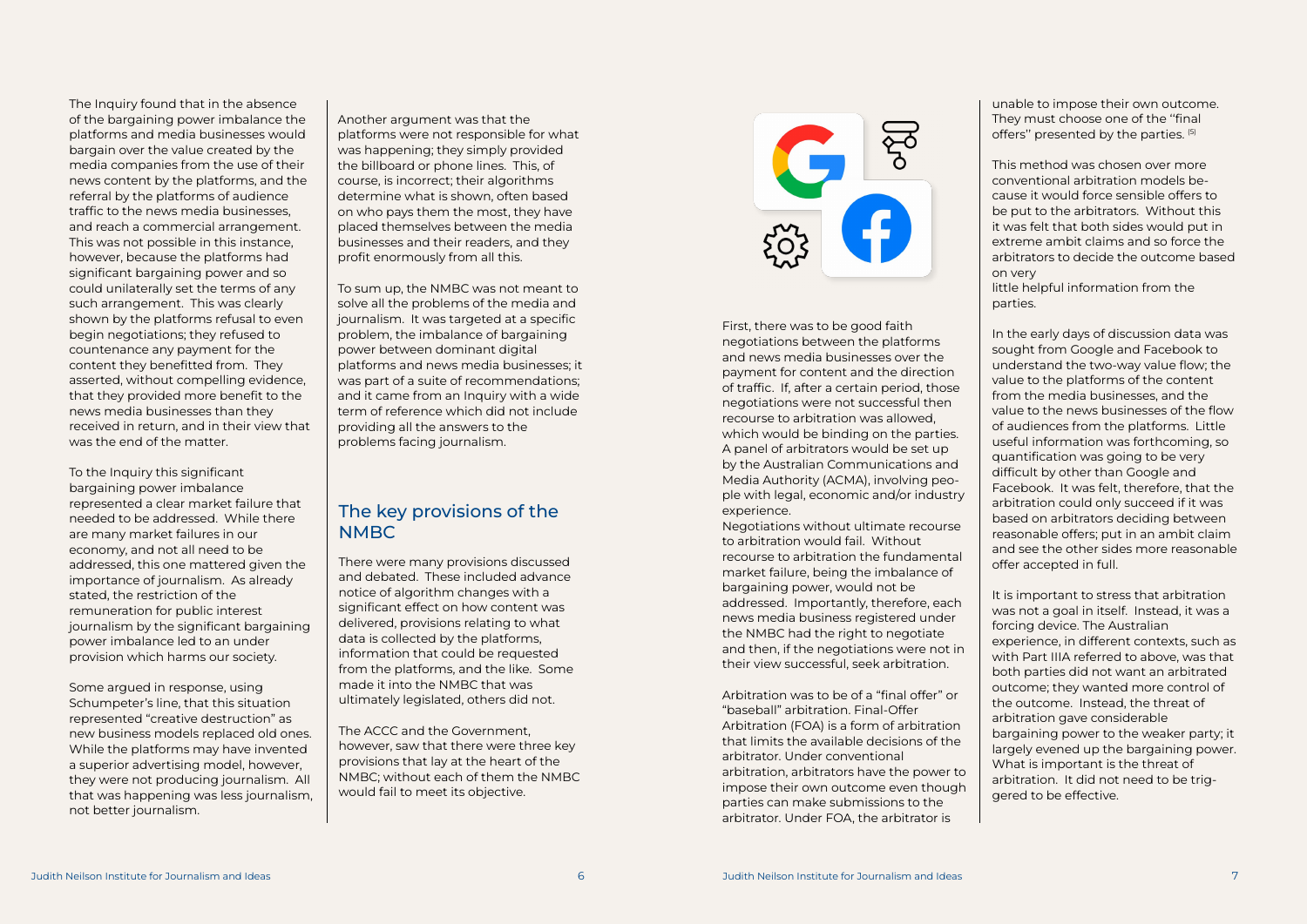Negotiations over the NMBC took place through 2020 and up until late February 2021 when the legislation was passed. While there is much to be said about this, and some fascinating stories, this article will focus only on issues relevant to an assessment of the NMBC's effectiveness in achieving its objectives.

The broad timeline was as follows. The Government received the report in June 2019 and formally responded to it in December 2019. Most of the 23 recommendations were accepted in large part. Recommendation 7, relating to the NMBC, was accepted in full and Google and to a much lesser extent Facebook began engaging with the news media businesses.

Google held many meetings; Facebook did not but publicly set out the approach it would take with a voluntary code. The media businesses, and increasingly the Government, began to get the sense that, whatever efforts were being made, the platforms were not ultimately going to respond to the media businesses issues in a way that was consistent with Recommendation 7.

### Negotiating the NMBC

The Government in April 2020 asked the ACCC for its view and the ACCC said that the payment for content issues in particular did not seem capable of being addressed through the voluntary process.

The Government with this and its own view then asked the ACCC, working with the Departments of the Treasury and Infrastructure, Transport, Regional Development and Communications (DITRDC), to draft a mandatory code. The ACCC consulted widely getting written and oral submissions in response to an Initial Concepts Paper and released a draft NMBC in July 2020 as a basis for further consultation and discussion.

This started a long process of discussion and negotiation, and strong public campaigns by the platforms against the NMBC and many news media businesses in support of it. Some issues raised reflected genuine issues with the Draft NMBC. For example, the draft only allowed the arbitrators to recognise the value the news |businesses provided the platforms, with no reference to the value provided by the platforms to the media businesses. The ACCC structured the draft this way to make the arbitrator's job more manageable, but this position was not defensible. The ACCC recommended, and the Government accepted, that the arbitrator had to consider the value flowing both ways.

With this issue out of the way Google's focus shifted. They argued publicly, and generated a campaign, to the effect that the NMBC would allow large companies to control the internet. This argument often drew amazement as the "large company" Google had in mind was

News Corp, which is less that 1 per cent of the market value of Google; further, many see Google itself as the large company that controls the internet.

In a recent submission to the USA Copyright Office, voicing concern that the NMBC might be replicated in the USA, Google made arguments it often used when lobbying in Australia, as follows.

*"The ability to link freely is a key feature of the free and open web. Changing that would not only negatively impact the economic model that stems from it, it would force information to be consumed in a particular manner, favouring a narrow range of sources for the diffusion of knowledge, and thereby undermining democratic discourse and media diversity."* (6)

These arguments, of course, raise many wider issues. Should the platforms be able to freely gather content created at a cost by others to reinforce their own lucrative advertising business model? Google through its algorithm decides what people see, increasingly it would seem to many through sponsored rather than organic links. Further, Google would appear to want sources of information going to its users from other than that provided by established news media businesses who they likely see as competition for the attention of users.

Other arguments run by Google were, in the ACCC's and the Government's view, misleading, but seemed capable of gaining some traction. Google argued that the NMBC's requirement that the platforms disclose to media companies what data they collect from the users of their site would somehow mean that media companies could gain access to

Second, there was to be a nondifferentiation provision. The essence of this was that the platforms are not allowed to replace the news content of the media businesses that were registered under the NMBC with news content from news businesses not registered under the NMBC, which included international news sources. In that way the platforms had to choose; they could show no news content at all, from anywhere, or they could choose to negotiate with news media businesses in accordance with the NMBC provisions. If they placed very little or no value on having quality journalism on their sites then the former option was an easy choice; but this, of course, is not the case.

The combination of the first two provisions outlined above was that every eligible news media business was empowered to negotiate in a commercial and realistic fashion, with the threat of arbitration ensuring this. No eligible media business could be excluded. There were, however, some very small media businesses that would still struggle because they could not bring the necessary resources to bargain properly. This situation was the logic for the third necessary provision.

Third, the NMBC allowed for collective bargaining by media businesses. This was an easy provision to include because Australian competition law already allows for this, as mentioned above. For example, dairy producers will often apply to the ACCC to be allowed to collectively bargain with large dairy processors to make the bargaining more efficient and to get a more appropriate outcome.

Collective bargaining was felt to be necessary because there would be

numerous small news media businesses that would struggle to effectively bargain on their own. Amusingly, Facebook argued that this provision facilitated cartels which put a technical interpretation above what competition law seeks to achieve in relation to market power. Allowing companies with, say, less than \$500,000 revenue to get together to bargain with a company valued at well over \$1 trillion would encourage competition; it could not harm it.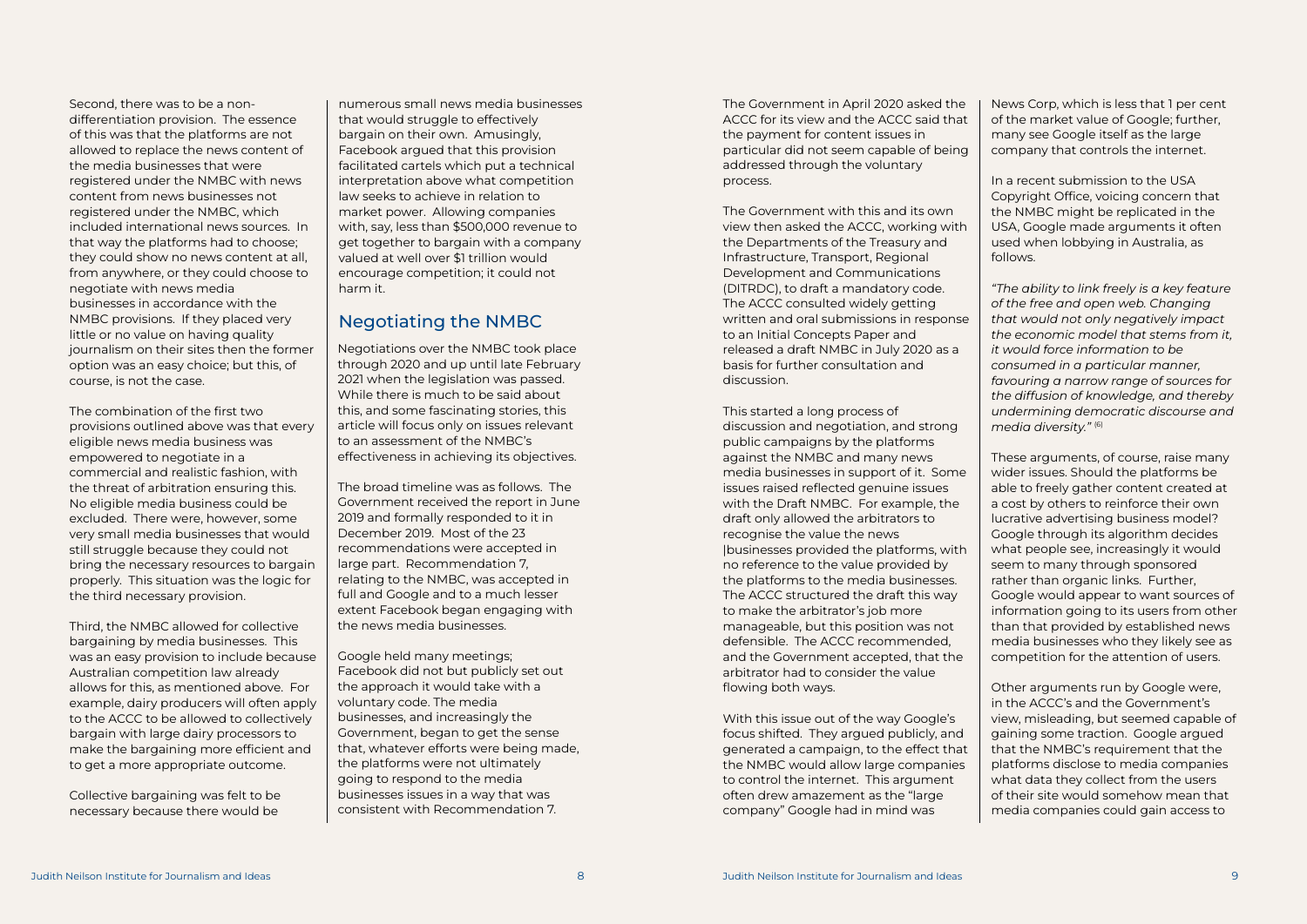

people's data. This was a misinterpretation, and not intended. This measure was in fact aimed at benefitting smaller news media businesses who may not be aware of the type of information Google collects and already makes available to all media businesses that use Google services. To avoid the distraction of this issue the ACCC advised, and the Government accepted, that this provision be dropped.

Likewise, there was a provision that required the platforms to give notice of algorithm changes that could affect how media content was shown. Some past changes had radically affected news media businesses and it was felt that some warning of such events in the future would be helpful. This was, however, portrayed by Google as an attempt by others to control what was seen on the internet. This seemed farfetched, but again the provision was watered down in the interests of keeping the arguments concerning the NMBC as simple as possible.

In January 2021 Google, for the first time publicly, said that if the NMBC were to become law Google would remove Search from Australia. This statement drew enormous attention in Australia and around the world. There were many reactions. Most saw this as Google using its muscle against the Government of Australia and resented this. Then Microsoft stepped in and said it would invest further so that its search engine Bing could take the place of Google's then 94 per cent share of the Australian search market. The Australian Prime Minister met with Microsoft's CEO to discuss this (7).

The sense was that the reaction to Google's announcement about leaving Australia was not going as Google wanted or expected. Then detailed discussions occurred between the Australian Treasurer, Josh Frydenberg, and Alphabet's CEO, Alphabet being the owner of Google. The Treasurer approached the task with complete focus and many discussions were held. After each discussion the Treasurer would debrief with myself and Treasury Deputy Secretary Meghan Quinn, and new positions would be formulated (8). Eventually a deal was done after some complex adjustments to what factors the arbitrators would consider and some other issues. The changes made were meaningful, but not ones that could not be defended.

In contrast to Google, Facebook largely had not been engaging on the issues throughout the whole process. They continued to reject the idea of the NMBC itself. In a stunning move, and without notice to the Government, in February 2021 Facebook took down all news and much else from their site. We in Australia woke up to discover what Facebook had done. The move did not play well for Facebook (9). Not only did Facebook block all news from their platform, but they also deleted a lot else, such as news about how residents should deal with a bushfire in their area and important health advice in a range of areas, made all the more concerning given we were in the midst of the COVID 19 pandemic. In running such a campaign it is never wise to overplay your hand; Facebook did this in a big way.

Further, it would be strange to have your Facebook Newsfeed without any news from news media businesses. It is interesting that in February of this year

Facebook stopped using the term "News Feed" and renamed it just "Feed". In announcing the change Facebook said that the term "News Feed" suggested to some that the feed was only news rather than also including posts from friends.

The result again was negotiations between the Treasurer and the CEO of Facebook, now Meta. Changes were again made, largely to the timing of key steps on the way to any arbitration, but also to some definitions for clarification.

An important change for Facebook was that the Treasurer now had to give 30 days' notice before designating a platform. A clause was also inserted that in considering designating a platform the Treasurer had to consider whether that platform had made a "significant contribution to the sustainability of the Australian news industry through agreements relating to news content of Australian news businesses" (10).

Both platforms took this as a signal that if they did not want to be designated, they should go out and do deals with the media businesses quickly. Designation would mean various obligations including the need to negotiate and then potentially be subject to arbitration according to clear rules.

While this surprised some, it was of no concern to the ACCC or myself. The objective of the legislation was sound commercial deals between the platforms and the news media businesses. The threat of arbitration was replaced with the threat of designation and seemed more powerful. This will be discussed in section 5 below.

#### Results so far achieved under the NMBC

Once the legislation was passed the platforms started serious commercial negotiations with the news media businesses. Google first, then after a lag, Facebook.

The deals were complex and often took a long time to negotiate. Some saw the time taken as the platforms not negotiating in good faith but the ACCC's constant contact with the news media businesses revealed the depth and frequency of the discussions.

Table 1 below provides the publicly available list of the deals done as at end October 2021. On the list are very large and very small media businesses, and all in between. Some argue that only large media businesses were able to get deals; this is simply untrue. Country Press Australia represents around 180 publications and 60 owners; many are very small indeed with only a couple of journalists employed. Around half of the businesses listed in Table 1 are quite small players.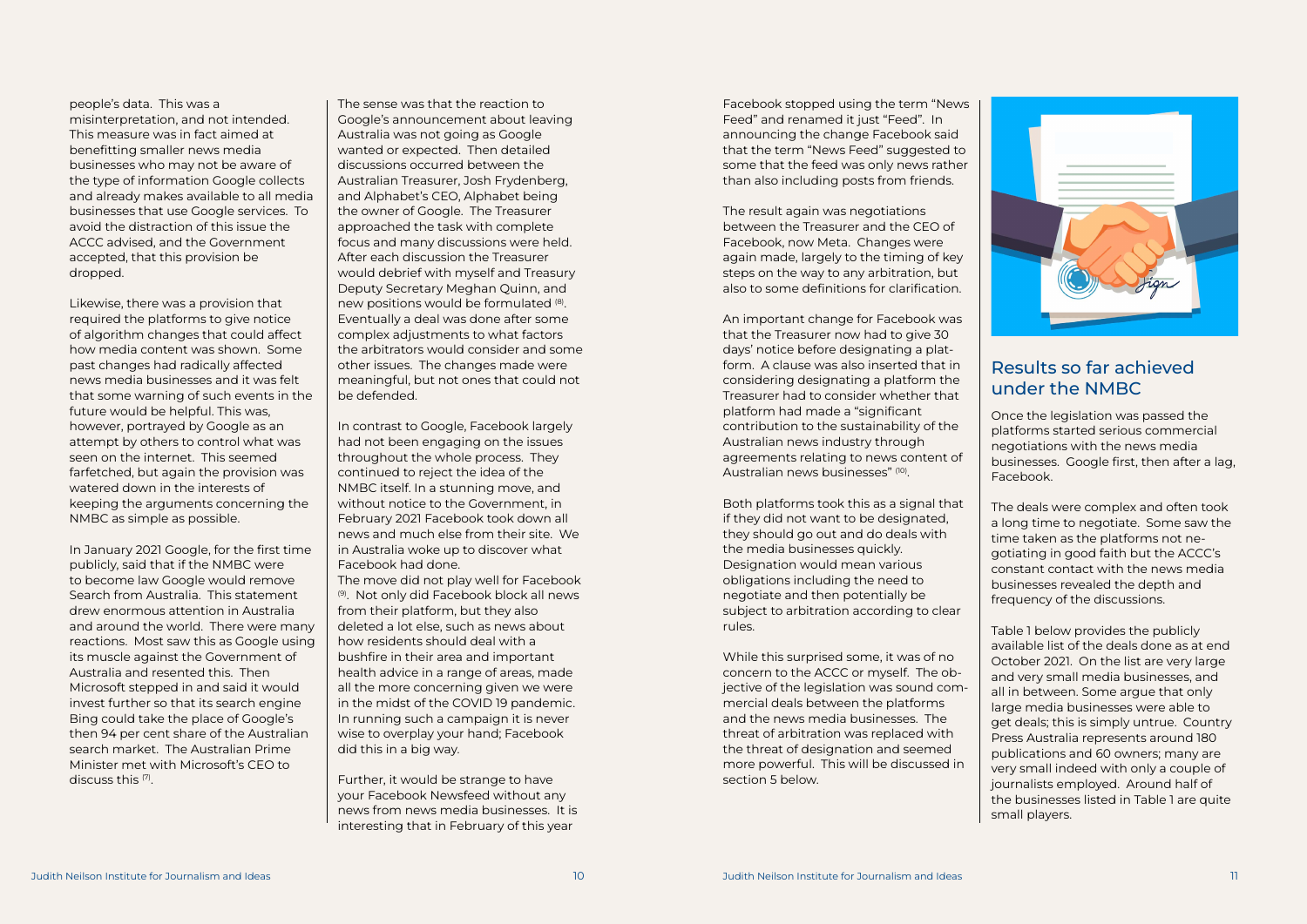#### Meta

Publicly disclosed Google and Meta content remuneration deals

# **Google**

- Agenda Media
- Australian Broadcasting Corporation
- Australian Community Media
- Australian Associated Press
- Country Press Australia
- Independent Australia
- Junkee Media
- News Corp
- Nine Entertainment Co
- Out Publications
- Private Media
- Schwartz Media
- Scott Trust (Guardian)
- Seven West Media
- Special Broadcasting Service
- Solstice Media
- The Conversation
- Times News Group
- Verizon Media

"The review will:

• assess the extent to which the Code, during its first year of operation, has delivered outcomes consistent with its policy objective; and

• identify potential improvements to the Code.

The review will not revisit the policy objectives of the Code.

Initially, and subject to the results of consultation, the review will assess the extent to which:

• commercial agreements between digital platforms and Australian news businesses;

 $\begin{array}{|c|c|c|c|}\hline \text{Table 1}\end{array} \hspace{10mm} \begin{array}{|c|c|c|c|c|}\hline \text{1}\end{array} \hspace{10mm} \begin{array}{|c|c|c|c|c|c|}\hline \text{1}\end{array} \hspace{10mm} \begin{array}{|c|c|c|c|c|c|}\hline \text{1}\end{array} \hspace{10mm} \begin{array}{|c|c|c|c|c|c|}\hline \text{1}\end{array} \hspace{10mm} \begin{array}{|c|c|c|c|c|c|}\hline \text{1}\end{array} \hspace{$ When Chair of the ACCC I mentioned that Google and Facebook had deals with media businesses that likely employed well more than 90 per cent of Australian journalists (11). This is likely a significant underestimate, but it is hard to tell as accurate and comprehensive numbers of journalists employed are not available. That said, I was then close enough to a range of data and people in news media businesses to be confident enough to make the statement. And no one has attempted to contradict it.

> • the designation provisions in Division 2 of the Code; and

• the registration provisions in Division 3 of the Code;

have delivered outcomes consistent with the policy objectives of the Code".

Despite SBS and The Conversation not getting deals with Facebook, and some others not getting deals at all, the NMBC must be seen as a success, albeit with some room for improvement. Certainly, the Review will consider such improvements, and Facebook may well face future designation, but in my very long public policy history there are few new policies that so closely achieve their objective.

Further, Google is still talking to news businesses and more deals may be announced soon.

From Table 1 it can be seen that Meta has done less deals than Google. Inexplicably Facebook, now Meta, let it be known that they have now stopped doing more commercial deals with news businesses of the type envisaged by the NMBC (12).

There are marginal cases where it can be difficult to know where to draw the line between an eligible news media business and a business that it not eligible under the NMBC. When preparing the NMBC, and defining which media businesses would be eligible, the focus was on media that predominantly produced "core" news. That is, content that reports, investigates or explains:

- issues or events that are relevant in engaging Australians in public debate and in informing democratic decision-making; or - current issues or events of public significance for Australians at a local, regional or national level.

Some examples of this kind of journalism are political reporting, court reporting, and reporting on crime.

- Australian Broadcasting Corporation
- Australian Community Media
- Country Press Australia
- Junkee Media
- Mamamia
- News Corp
- Network Ten
- Nine Entertainment Co
- Private Media
- Seven West Media
- Schwartz Media
- Scott Trust (Guardian)
- Solstice Media

Whether or not a media business was produced core news is decided by the Australian Communications and Media Authority (ACMA). It can occasionally, however, be a difficult judgement and some news businesses will argue they are eligible while other people will argue they are not.

Facebook, now Meta, did deals with many media companies involving large sums of money. Having outlaid this it is puzzling that they stopped negotiating without completing deals with, for example, SBS and The Conversation, who clearly produce significant "core" news.

SBS, or the Special Broadcasting Service, is a hybrid-funded public broadcaster, with around two thirds of its funding coming from the Australian Government. It has 5 TV channels, 7 radio stations and SBS online. Its role is to be a multicultural and multilingual broadcaster.

The Conversation is a unique collaboration between academics and journalists publishing research-based news and analysis.

Not doing deals with such organisations would not seem to align with the criteria for avoiding designation. Indeed, Facebook are clearly risking future designation under the NMBC.

In February the Treasurer announced a review of the NMBC, which its legislation required after 12 months operation of the NMBC. The Review is to be conducted by the Commonwealth Treasury and is to involve wide consultation. Table 2 outlines the key part of the Reviews Terms of reference.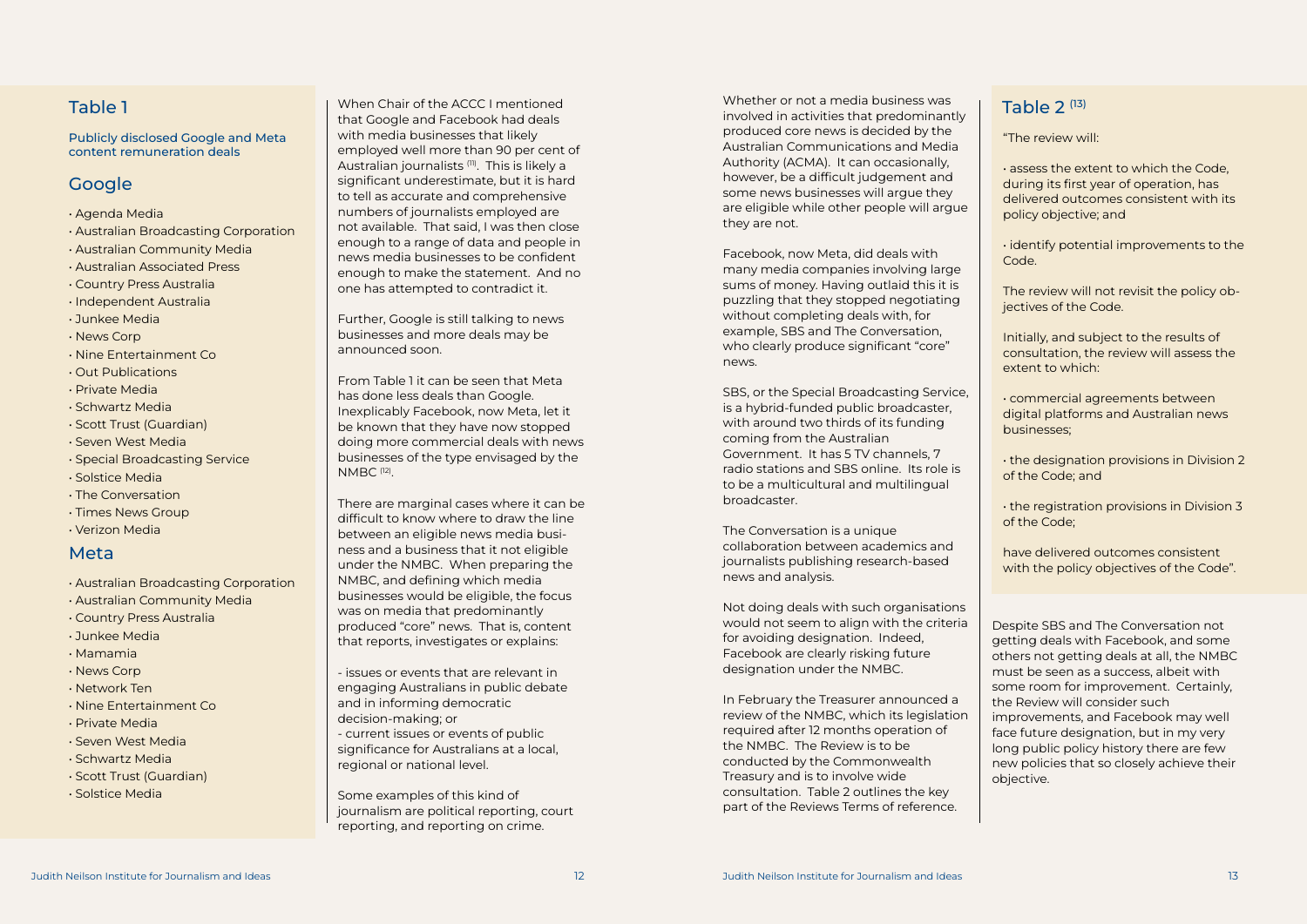The objective was to even up the bargaining position of the news media businesses in their dealings with the digital platforms, as set down in the ACCC's final report of June 2019. This objective was repeated in the Treasurers statement announcing the Review of the NMBC on 28 February 2022, as follows.

"The Code aims to address bargaining power imbalances to ensure that digital platforms fairly remunerate news businesses for the content they generate, thereby helping to sustain public interest journalism in Australia. The Code provides incentives for digital platforms and news businesses to reach commercial deals outside of the Code. If that is not possible, it provides a framework (following designation of a digital platform) for good faith negotiations and mediation between the parties. Where agreement cannot be reached, it sets out an arbitration process to determine remuneration payable by a digital platform." (14)

I and the ACCC stayed in close contact with most of the news media businesses during and after their negotiations with the digital platforms. They were all largely satisfied with the deals reached. This is in stark contrast to their inability to negotiate with Google and Facebook prior to the NMBC legislation. On this basis alone success must be declared.

As ACCC Chair I stated on many occasions that the NMBC deals delivered over A\$200 per annum to news media businesses. I derived this sum from many discussions with the news media businesses. I did not, however, get the numbers from all news businesses. For example, News Corp did not disclose

the result of their negotiation, but many others did at least in broad terms or they made public comments. I simply assumed that News Corp received the average of other similarly sized news media companies.

While I, therefore, do not know the precise amount it is clear that the annual payments are well over A\$200m.

Prior to the negotiations I was asked where I thought the level of payments would be. I said that it would seem reasonable that the payments would be considerably more than 5 per cent of the cost of journalists to a business, but likely no more than 30 per cent. At A\$200m the payments are around 20 per cent of what is the cost of journalist's salaries in Australia, based on what broad data is available, so the over A\$200m was not a surprising number to me.

Also based on approximate calculations, A\$200m is likely more than 20 per cent of the news media businesses combined EBITDA, so the amount is significant.

### Addressing the criticisms of the NMBC: not achieving objectives it was never targeted at

There have been many comments on and criticisms of the NMBC. Some are easy to respond to, others require more explanation.

The most considered critique of the NMBC that I am aware of was written by Bill Grueskin in his article "Australia pressured Google and Facebook to pay for journalism. Is America next?" (15)

Bill, a very experienced US journalist, came to Australia sponsored by the Judith Neilson Institute, a journalism-focussed thinktank based in Sydney. Bill's article quotes a range of people who have criticised the NMBC. He makes the most thoughtful criticisms of the NMBC, and I will quote him when appropriate. Most of the other criticisms have come from statements in seminars or conferences, or are from people being quoted in media commentary.

(a) The NMBC does not address all the issues facing journalism

It was, of course, not meant to. It was one of nine recommendations directed at media and journalism issues, and was targeted at a particular issue, being the imbalance of bargaining power with the dominant digital platforms. Further, the Inquiry's Terms of Reference were broad and not specifically directed to solving all the issues facing journalism.

(b) News Corp dominates media in Australia and should be big enough to look after itself.

I was at an OECD Competition Conference late last year and it was said that News Corp controls 65% of Australia media. Before the digital era this statement may have been directionally right if only newspapers were counted. Pre the digital era News Corp owned the tabloid newspaper in each capital city, except Canberra, and some regional papers. Another company, Fairfax, owned the broadsheets in Melbourne and Sydney, Australia's two largest cities by far, it owned Australia's only national financial newspaper and some regional papers also.

Besides News Corp and Fairfax there were suburban and regional newspapers owned by other players.



According to research data most people aged under 55 primarily consume their news online (either accessing the news media business website, or via Search/ social media referral). For those aged over 55, TV remains the primary source of news. Few people report print only or radio as being the primary source of news. This is consistent across all generations. Across Australia, TV remains the most popular main source of news (51 per cent, an increase from 39 per cent pre-pandemic). Online news is the second most popular (22 per cent, down from 27 per cent pre-pandemic) and social media is third at 18 per cent (up from 21 per cent before the pandemic) (16).

From Table 3 below we can see that the news website of the ABC, an organisation funded by the Australian government, has the dominant website. The Nine Entertainment Group has not only the second largest site, but also other sites marked with an \*. News Corp's site is third but it has other sites marked with an \*\*. Note that outside the top ten sites News Corp would have other sites, but so would other organisations.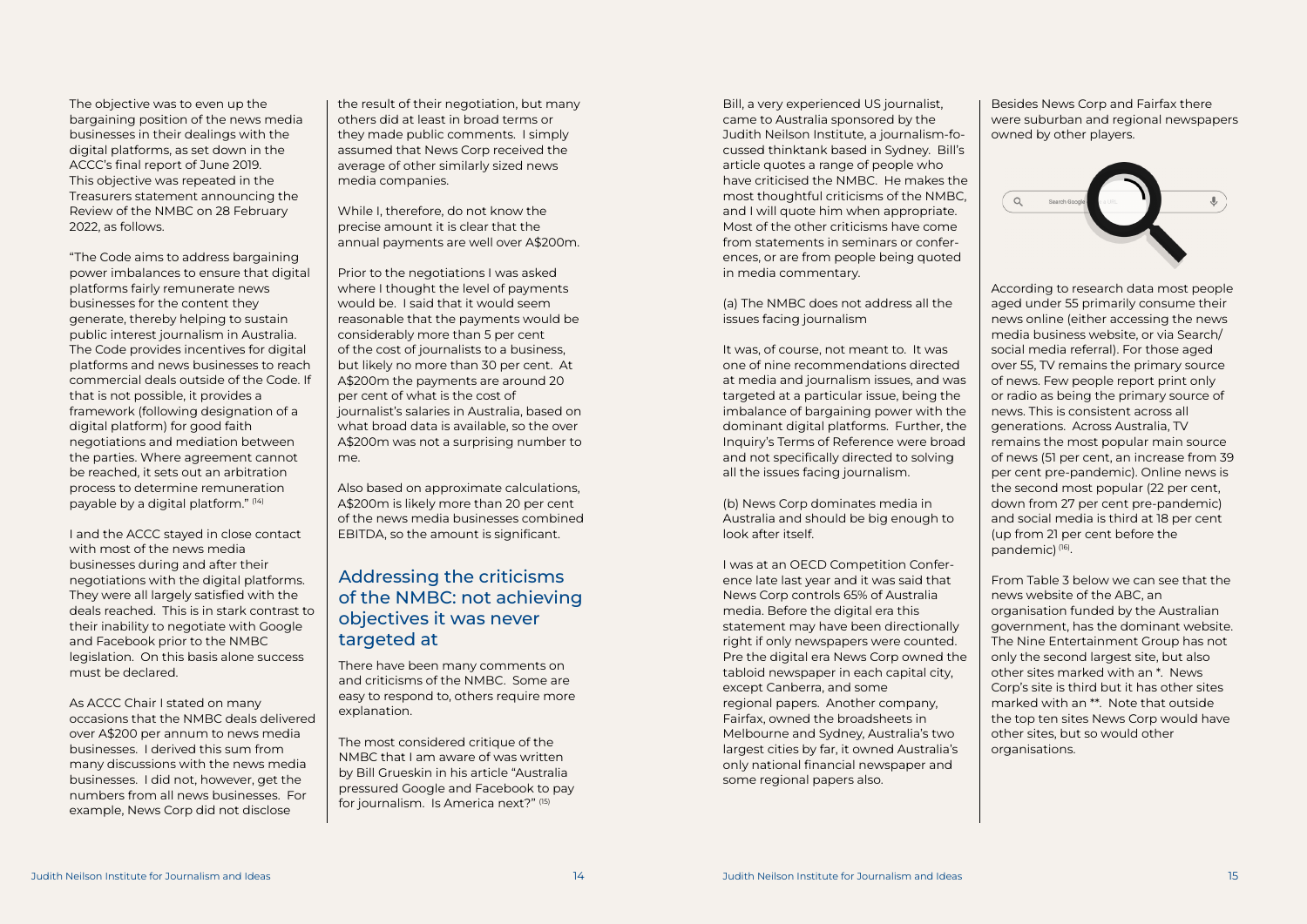#### Table 3

Top 10 Current Events and Global News - DECEMBER 2020 (17)

| <b>RANK</b>    | <b>NAME</b>                        | <b>UNIQUE AUDIENCE</b> |
|----------------|------------------------------------|------------------------|
| $\mathbf{1}$   | <b>ABC News Websites</b>           | 11,410,639             |
| $\overline{2}$ | *nine.com.au                       | 10,649,674             |
| 3              | **news.com.au                      | 10,428,199             |
| $\overline{4}$ | <b>7NEWS</b>                       | 9,438,706              |
| 5              | *smh.com.au                        | 9,107,971              |
| 6              | Daily Mail Australia               | 8,831,641              |
| 7              | <b>The Guardian</b>                | 6,389,142              |
| 8              | *The Age                           | 4,543,427              |
| 9              | Australian Community Media Network | 3,653,122              |
| 10             | **Herald Sun                       | 3,246,409              |

More broadly, the ABC has the most read online news site in Australia, the most listened to radio news, and the third most watched television news. The Nine Entertainment Group has the second most watched television news, three of the top eight online news sites, and a number of radio stations (including 2GB, 3AW, 4BC) that would make up most of the commercial AM radio stations. News Corp owns only Sky News on television with a quite small audience and Nova in radio news, owned by Lachlan Murdoch, but it is Australia's biggest newspaper owner. Seven West has the country's most popular television news program, the fourth most popular online news

site, and extensive newspaper interests in Western Australia.

While it is difficult to get a precise reading on the different news companies' reach across online, television, radio and print, it can be said that Nine, News Corp and the ABC are the big three. While Seven West is a little behind the big three, it has the most watched television news through its evening news and Sunrise program. Combined with the reach of Seven News online and The West Australian, it is the fourth large player.

Behind these four are The Guardian, SBS, Australian Community Media which owns the Canberra Times and many

other regional newspapers, and a very wide range of smaller players.

It is hard to combine all of the above into news market shares, but News Corp's share could be seen to be, say, 15-20 per cent based on the number of journalists employed and other criteria; it is certainly nowhere near 65 per cent.

Some will argue that the print/online news category should be ranked higher because it generates the stories and television and radio merely repeat them. While there is some validity to this it is now much less the case. For example, in their book on the ABC Ricketson and Mullins argue that while once the ABC generated few of its own stories it now, in the digital age, generates many (18). In the digital age journalists must be able to write as well as speak, and there is a serious premium on original content.

(c) Only the large media businesses benefitted.

 This is easily dealt with. As shown above this is simply not true. The Guardian is small in Australia, and it is joined by many other digital natives such as The New Daily, Crikey, and so many more. They all employ well known journalists who used to work for one of the four big players mentioned above.

It is true that some small players do not have a deal with either Google or Facebook, and the SBS and The Conversation do not have a deal with Facebook, but from Section 4 above it can be seen that this headline criticism is wrong.

(d) Only the existing players benefit; there is no increase in media diversity. The need for the NMBC came from the lack of bargaining power of the existing media organisations to get commercially remunerated for their content that so benefits the platforms. The NMBC may, of course, increase diversity if it encourages new media businesses to enter.

To foster new media directly, however, requires a different policy instrument, possibly such as government cash grants and/or tax deductibility for donations to media businesses, both recommended in the ACCC's Inquiry as mentioned in Section 1 above.

It is not at all clear why Google or Facebook should be required to fund new media, unless they see this as in their interest. They do have an interest in many small media companies that rely on their platforms, so they keep users engaged with them. Larger established media businesses are competitors to them.

It should also be said that while Australia's media sector is concentrated, with three to four large players, it is a lot more diverse than it used to be and becoming more so. The arrival of many digital natives has helped a lot, as has the ability of the ABC and other former pure broadcasters to now provide their content print online. We even have a new printed paper, The Saturday Paper, that I now receive on my driveway every Saturday.

Further, the internet allows access to international media in Australia. Many Australians now have digital subscriptions to the London FT, the BBC, The New York Times, and so on.

(e) Why not simply tax Google and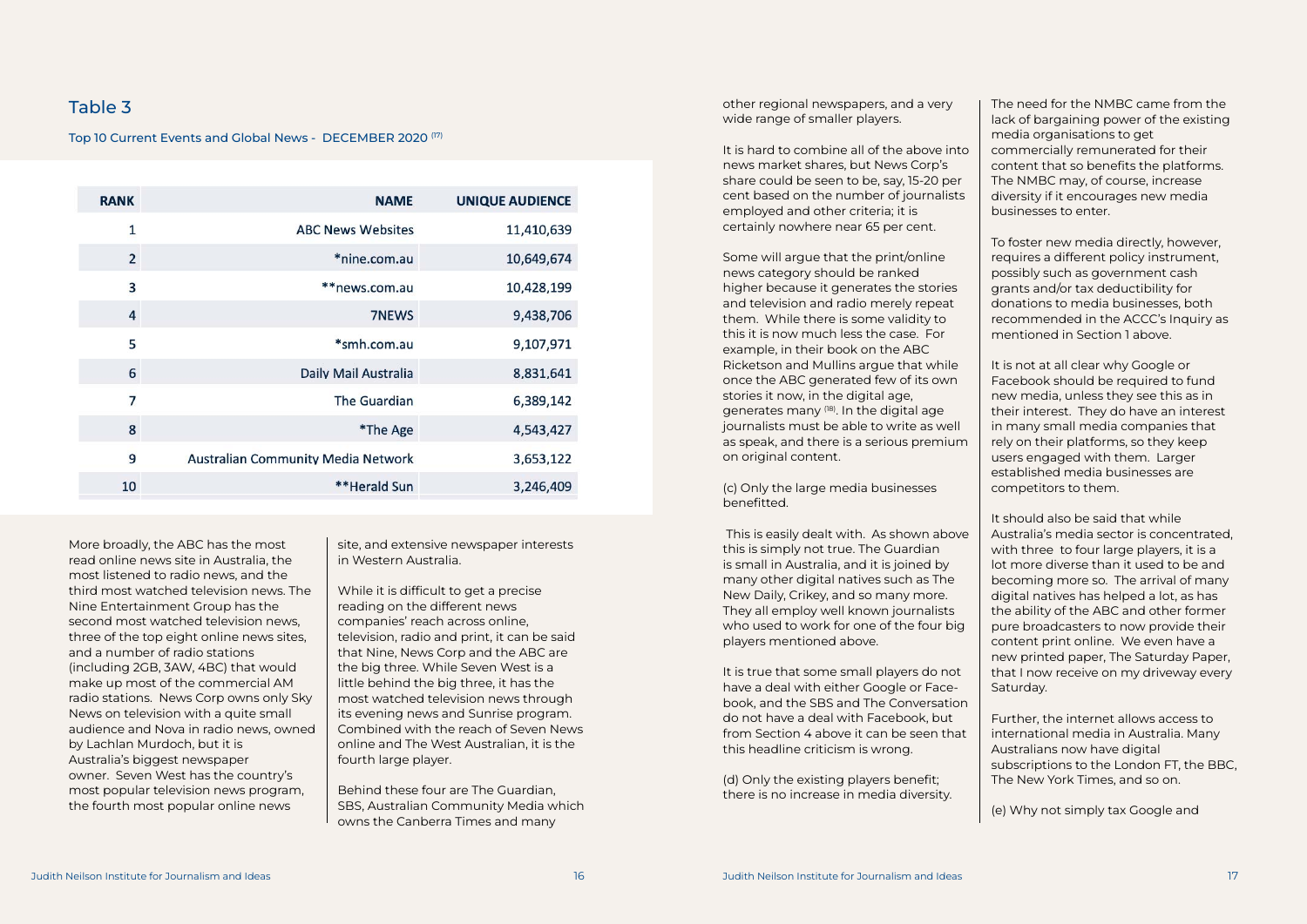Facebook to fund journalism.

There seems no logic to this. By all means ensure that Google and Facebook pay their fair share of taxes in Australia, which of course the platforms make very difficult. But once this is achieved there is no need for them to pay more taxes. Further, how will the rate be determined, and how will the proceeds be distributed?

There are sound arguments for governments funding particular gaps in journalism, but the money should come from general taxation.

(f) Why not let the new business model replace the old?

As mentioned already there is no Schumpeterian "creative destruction" going on here. While the platforms may have created a better advertising model they have not replaced journalism; they instead are a threat to it because they use and greatly benefit from the output without hitherto paying for it.

(g) No platform has been designated.

This does not matter except for the issue raised in (h) below. That is, the objective was to support the sustainability of news and journalism by evening up the bargaining power so that commercial deals could get done. This has essentially been achieved. It cannot matter whether the result is attributed to an arbitration outcome, the threat of arbitration or the threat of designation.

To put this another way, the aim was not a series of arbitrated outcomes. To focus on a lack of these is to misunderstand the objective of the NMBC.

(h) Not every eligible news media business has got a deal.

This is a serious issue, and of concern. But some context is needed. Six months or so after the legislation was passed the vast bulk of Australian media had achieved commercial deals in effect under the NMBC. Imagine an alternative world where few deals had been done because all were needing an uncertain arbitrated outcome. There is no doubt which outcome the vast bulk of Australian media would prefer.

Further, some say the NMBC has failed because some media businesses have not got a deal. A policy that sees media businesses that employ well over 90 per cent of journalists achieve a commercial deal cannot be called a failure. Government policies that achieve well over 90 per cent of their objective are usually hailed as an outstanding success.

This is not to deny that there are issues to be addressed. As mentioned already, both SBS and The Conversation have a deal with Google but not with Facebook. Some others that have been declared by ACMA as eligible for deals do not have them, although negotiations between many of them and Google are continuing.

There are two issues to address. First, the Treasury Review will consider whether the criteria under the NMBC that ACMA uses to qualify news media businesses has stood the test of time. Google argue that not all those declared eligible by ACMA should be found to be eligible. This will be tested in the Review. If Treasury were to align with the Google view then Google may well, at the conclusion of the currently

continuing negotiations, have done deals with or close to 100 per cent of eligible businesses. If Treasury backs the status quo, then Google may need to do more deals.

Second, as things stand Facebook should likely be designated so the remaining deals that should be done get done.

Yes, these are important issues to be addressed but they should not determine whether or not the NMBC can be classified as a success at this very early stage; it clearly can be.

(i) Doesn't the NMBC encourage cartels.

This issue is included for completeness, but it is easy to deal with.

Under Australian competition law the ACCC can authorise collective bargaining amongst competitors provided a net public benefit test is met, as mentioned above. It is a small step for the ACCC to allow collective bargaining under the NMBC.

With no platforms designated under the NMBC media businesses could not rely on it to sanction their collective bargaining. They, therefore, came to the ACCC under the standard competition laws and gained approval. There would appear to be no detriment so any benefits at all would see such collective bargaining approved by the ACCC. For example, the news businesses within Country Press Australia, some of which would be the smallest media businesses in Australia, were authorised to collectively bargain under general competition law and so achieved a deal.

(j) The NMBC will encourage more "clickbait".

Some have argued that the NMBC will encourage payment "per click" and that this will encourage media companies to create and post attractive articles seeking users to click on them rather that producing serious news. In response the NMBC specifies that payments must be lump sum, not per click, and every deal I have encountered as been entered into as a lump sum payment.

(k) The deals that have been done are not transparent.

This is of key concern to many. In his article mentioned above Bill Grueskin says: "Given the government's role, citizens have a right to know how much tech companies are paying…."

I do not agree for a range of reasons.

First, if the bargaining imbalance did not exist and the parties were able to reach commercial deals without the NMBC the public would not have any detail on the deals struck. Second, if the deals were to be determined by arbitration the NMBC made clear that the deals were to remain confidential. Third, under Part IIIA of the current competition law in Australia if the parties do a deal without resort to arbitration the details of such a deal are also not disclosed.

There are good reasons why transparency was not sought under the NMBC. First, the platforms could do a quick deal with a weaker party and then use that as a benchmark that it insists all others adhere to. Second, there is a strong chance that the deal that most

meets the needs of both parties will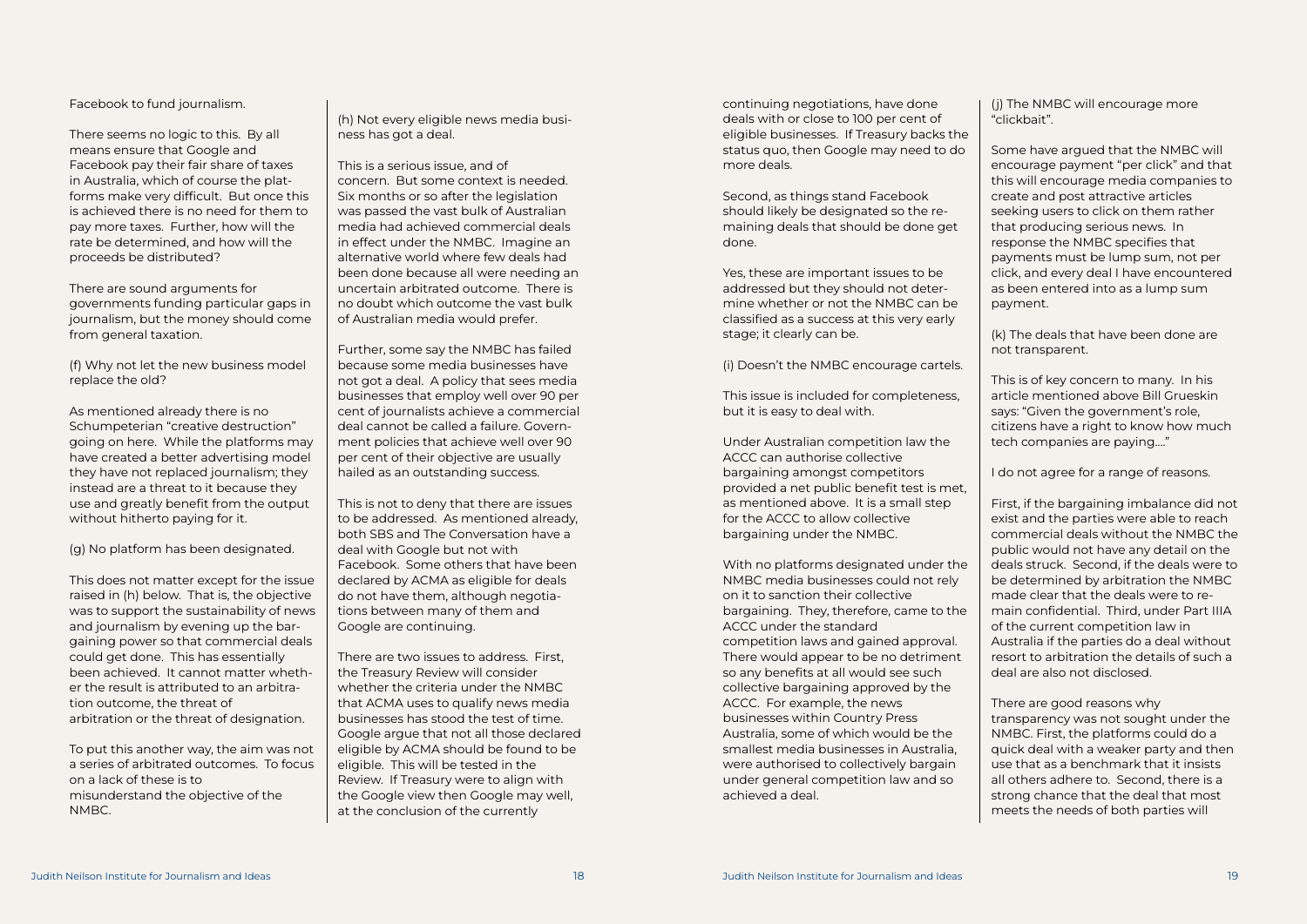contain provisions that both parties will want to remain confidential for their own commercial reasons; transparency risks sub optimal deals.

It is understood that many media businesses would want to know about other deals to guide what they ask for but each media business is quite different and, I suspect, each media business would prefer that its deal remain confidential.

I can understand why people take a different view and want transparency. I am just pointing out that the lack of transparency was by deliberate design and for good reasons, particularly at the urging of many news media businesses. There is a risk to the quality of the deals done if transparency is forced on them.

(l) We do not know the money will be spent on extra journalism.

Again, it must be said that the objective was to even up the bargaining position as much as possible so that commercial deals could be achieved. Once evened up it is for the parties to decide how to spend the proceeds. That is, this supposed lack of oversight of the spend was from deliberate design. Further, "additional" spending is extremely hard to police; what would have happened anyway? Without the extra funding would more journalists have lost their jobs which the additional remuneration has avoided? How much of the additional remuneration is needed to supply the agreed content or do other things agreed to with the platforms?

Bill Grueskin points out in his article that: "Revenue from the Code was a 'significant factor' in the Guardian building its Australian newsroom from

#### Concluding comment

The NMBC has been successful by any measure. It has almost completely met the objective set for it, and more quickly than initially hoped for. Few other government measures can claim the same.

Those wishing to replicate but improve it need to think carefully about whether what they are seeking to do will make good commercial deals between the news media businesses and the platforms more or less likely.

As indicated, two important issues remain, and will be dealt with in or after the current Treasury Review referred to above.

First, is the criteria for eligibility used by the ACMA appropriate and has it been drafted correctly, or does Google have a point that more businesses have been registered with the ACMA than should be to achieve the NMBC's objectives?

Second, should Facebook now be designated if it does not do further deals?

An interesting year ahead.

70 to more than 100 journalists in just the past year, its executives say". The ABC also explicitly linked its extra funding to more personnel and facilities in regional areas. Anecdotally there have been several journalists saying that post the NMBC is the best time they can remember to be a journalist given the number of jobs now available.

(m) The NMBC deals will simply entrench the importance of Google and Facebook to journalism and make the news media businesses less likely to criticise them.

Again, this would be the outcome with bargains struck with the equal bargaining power the NMBC is seeking to provide. That said, due to the NMBC the news media businesses in Australia have now learnt that they can stand up to the giant platforms and succeed. Further, there seems admittedly from mere observation to be no diminution in Australian media articles critical of the platforms. (n) What happens in two to four years when all the current deals expire.

My sense is that new deals will be done or designation will quickly occur. The NMBC, understandably, has support from all news media businesses and from all political parties. The latter seldom occurs in Australia or, I suspect, in other countries.

Further, I suspect other countries by then will have similar arrangements in place, such as Canada, the UK and the USA.

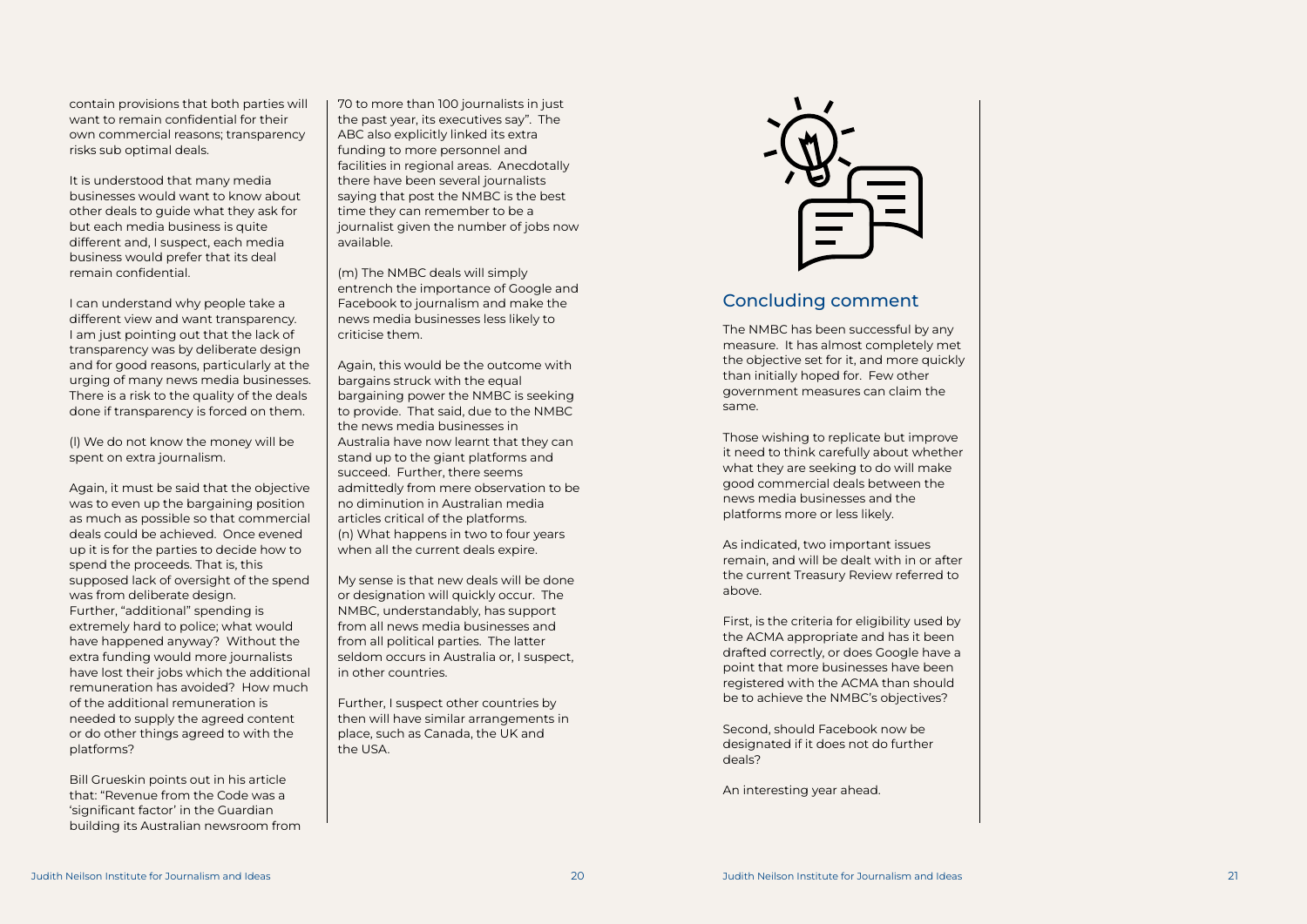#### **Notes**

(1) Rod Sims was ACCC Chair when the NMBC was conceived and implemented. The views expressed here are his own and not necessarily those of the ACCC or current Commissioners.

(2) I have heard a Google representa tive say that my estimate of \$200m was mere speculation. This is not so. I had contact with most leaders of news media businesses after they had completed their deals with the digital platforms and discussed ranges of the sums paid with them so I am confident that the amounts paid were over \$200m.

(3) "A note on the Tingergen rule", by Peter V Schaeffer, West Virginia University Division of Resource Economics and Regional Research Institute.

(4) "Digital Platforms Inquiry", Final Report, June 2019, Australian Competition and Consumer Commission.

(5) Tulis B.A., (2010), "Final Offer 'Baseball' Arbitration: Contexts, Mechanics & Applications", Seton Hall Journal of Sports and Entertainment Law, Vol. 20, No. 1, pp. 85-130 at 91.

https://scholarship.shu.edu/cgi/view content.cgi?referer=&httpsredir=1&arti cle=1002&context=sports\_entertainment

(6) "Google hits out at Australian media code as US reviews laws", Zoe Samios, Sydney Morning Herald, 7 February, 2022.

(7) "Microsoft tells the PM it can fill the void", Phil Coorey, Australian Finacial Review, January 31, 2012.

(8) "Inside the 11th hour deal with Google and Facebook", Paul Kelly, The Australian, February 26, 2021.

(9) "What Facebook's Australian news ban could mean for its future in the US", Kari Paul, The Guardian, 27 February, 2021.

(10) Treasury Laws Amendment (News Media and Digital Platforms mandatory Bargaining Code) Act, No. 21, 2021.

(11) "Australia pressured Google and Facebook to pay for journalism. Is America next?", by Bill Grueskin, Columbia Journalism Review, March 9, 2022.

(12) "Facebook snubs SBS, The Conversation on media deals", Zoe Samios, Sydney Morning Herald, September 22, 2021.

(13) Review of the News Media and Digital Platforms Mandatory Bargaining Code, 28 February 2022. Joint media release The Treasurer and The Hon Paul Fletcher MP Minister for Communications, Urban Infrastructure, Cities and the Arts.

(14) See footnote 13.

(15) See footnote 11.

(16) Reuters Institute 2021 Digital News Report.

(17) Nielson Online News Rankings, December 2020.

(18) Who needs the ABC, By Matthew Ricketson and Patrick Mullins, Scribe Publications, 2022, pages 11-21.

The Judith Neilson Institute supports and celebrates quality journalism and storytelling around the world. Our grants and education programs equip journalists with the resources they need to produce outstanding work. Our events and ideas program provides forums to discuss the issues shaping the world.

The Institute was established in 2018 by Australian philanthropist Judith Neilson. We are based in Sydney but work with journalists and media organisations around the world. We are non-partisan and governed by an independent board.

# About the Judith Neilson Institute for Journalism and Ideas

We help people tell great stories